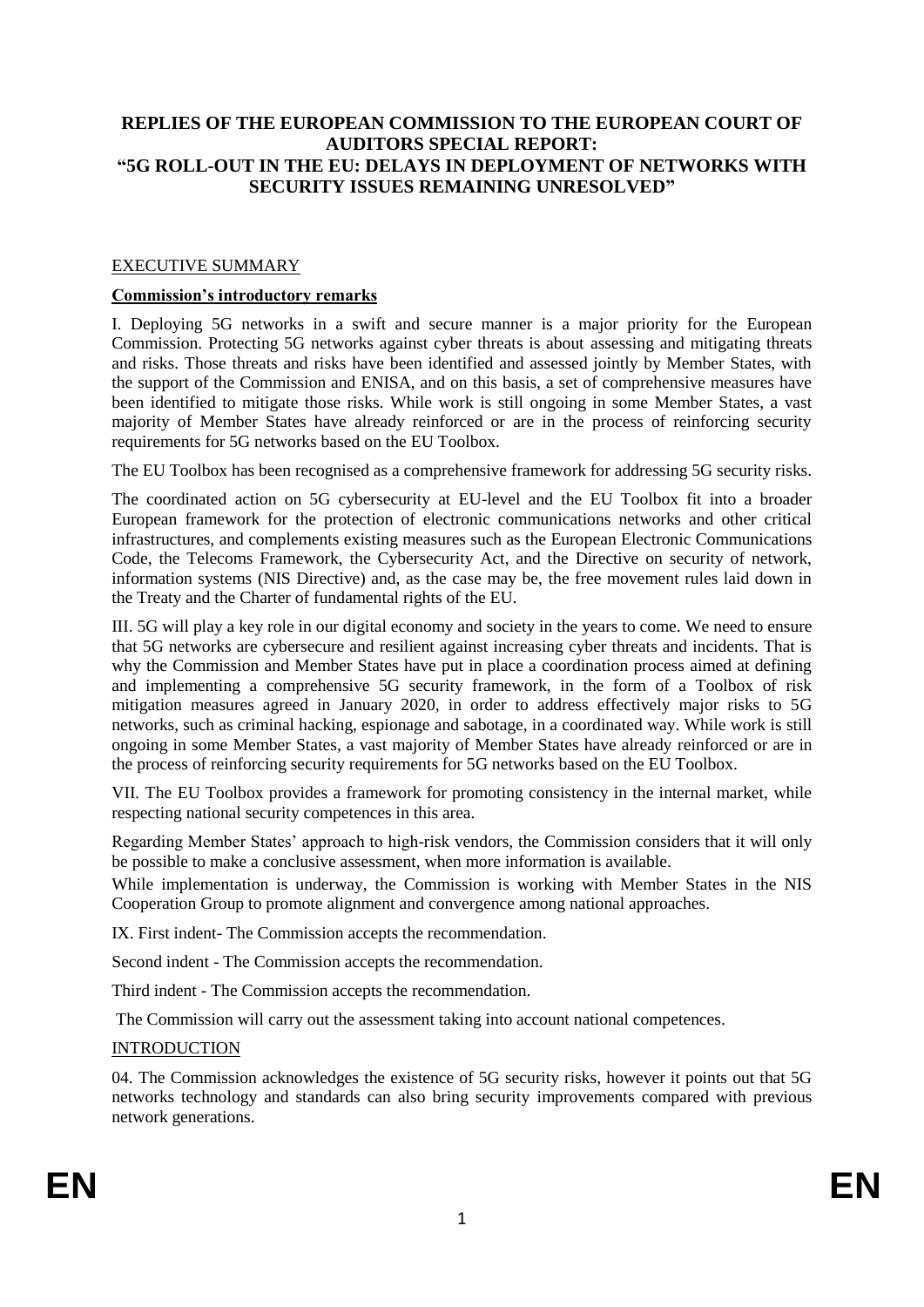## OBSERVATIONS

30. While 4G can already address a wide range of services, 5G should constitute a "frog leap", a major change compared to 4G, so the main challenge is the transition from 4G to 5G, deploying 5G across the whole EU. The risk for a digital gap always exists but it is planned to address this risk as a policy priority in the Policy Programme on the Path to the Digital Decade in relation to the trajectories to the 5G target of 100% coverage of all populated areas by 2030 and thereby supporting Member States to take action in this area, especially with regard access in rural areas.

32. The 5G observatory has been a reliable source to monitor 5G deployment in EU and beyond, even though some shortcomings occurred. Commission services expect to have more up-to-date information available with the new Contractor.

## Common Commission reply to paragraphs 48 and 49:

The Commission considers the choice of instrument (Recommendation) and the collaborative approach with Member States to identify risks and mitigating measures as the most appropriate course of action to address 5G security risks in a swift, effective and concerted manner.

The Commission opted for a Recommendation and for working collaboratively with Member States for the identification of risks and mitigation measures in view of the complexity and the cross-cutting nature of the subject matter across national and EU competences and the significant national security dimension. In addition, the Commission also took into account the fact that Member States have very different national contexts (market structure, cybersecurity capabilities, threat intelligence, etc.).

The EU Toolbox represents a nimble risk-based instrument to address security challenges, which allowed to handle 5G cybersecurity aspects in a timely and efficient manner.

In its Communication 'Secure 5G deployment in the EU - Implementing the EU Toolbox' from January 2020, the Commission announced that it would provide support for the implementation of Toolbox measures relating to security requirements, notably with regard to relevant provisions under European rules on electronic communications, and consider the added value of possible implementing acts detailing technical and organisational security measures in order to complement national rules and enhance the effectiveness and consistency of security measures imposed on the operators.

#### Common Commission reply to paragraphs 51 and 52:

In the context of the review of the Commission Recommendation which took place in December 2020, the Commission interviewed competent authorities of all Member States. They qualified Europe's coordinated action on 5G cybersecurity as timely, effective and proportionate. The collaborative approach between national authorities, the Commission, ENISA and other relevant stakeholders was considered suitable to address this complex issue. It allowed the timely definition of common objectives and methodologies, while allowing Member States to adapt measures to their national circumstances.

The EU Toolbox and the Progress report published by the NIS Cooperation Group in July 2020 recommend to define implementation plans and/or transition periods for those operators currently using equipment of high-risk suppliers or having already entered into contracts with high-risk suppliers before the adoption of the EU Toolbox (e.g. by taking into account equipment upgrade cycles, in particular the migration from 'non stand-alone' to 'stand-alone' 5G networks).

55. The Commission takes note of the observations reported by the European Court of Auditors.

To further support their implementation, the Toolbox criteria for assessing high-risk vendors have been subject to numerous exchanges among competent national authorities within the NIS Cooperation Group, since the EU Toolbox was agreed.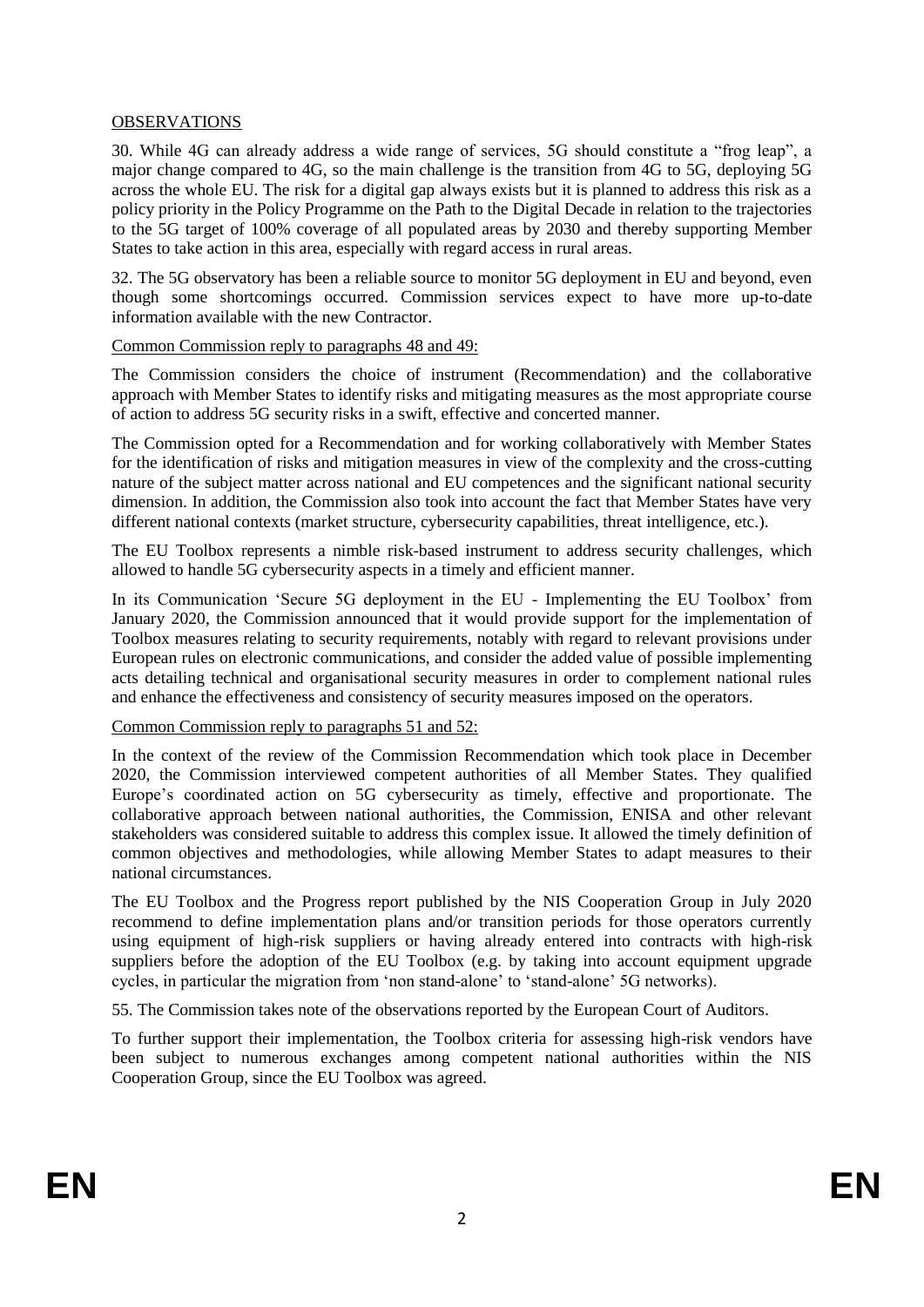56. The EU Toolbox recommends to take into account the risk factors presented in the EU Coordinated risk assessment as well as country-specific information (e.g. threat assessment from national security services, etc.) for the assessment of the risk profile of suppliers.

61. The supplier's ability to assure supply is one of the criteria recommended by the EU Toolbox to assess the risk profile of suppliers. The ability to assure supply could also be affected by possible trade sanctions faced by a particular vendor, as mentioned in the risk scenario on 'Dependency' in the EU Coordinated risk assessment.

Common Commission reply to paragraphs 70 and 73:

The Commission and Member States are sharing detailed information on the Toolbox implementation at national level within the NIS Cooperation Group. As regards public disclosure of non-public information, this is the responsibility of Member States.

Common Commission reply to paragraphs 74 to 76 and Box 5:

The EU Toolbox provides a framework for promoting consistency in the internal market, while respecting national security competences in this area.

Regarding Member States' approach to high-risk vendors, the Commission considers that it will only be possible to make a conclusive assessment, when more information is available.

While implementation is underway, the Commission is working with Member States in the NIS Cooperation Group to promote alignment and convergence among national approaches.

## CONCLUSIONS AND RECOMMENDATIONS

81. Deploying 5G networks in a swift and secure manner is a major priority for the Commission. Protecting 5G networks against cyber threats is about assessing and mitigating threats and risks. Those threats and risks have been identified and assessed jointly by Member States, with the support of the Commission and ENISA, and on this basis, a set of comprehensive measures have been identified to mitigate those risks. While work is still ongoing in some Member States, a vast majority of Member States have already reinforced or are in the process of reinforcing security requirements for 5G networks based on the EU Toolbox.

The EU Toolbox provides a comprehensive framework for addressing 5G security risks.

83. 5G constitutes a "frog leap", a major change compared to 4G, so the main challenge to avoid the digital divide is the transition from 4G to 5G across the whole EU.

5G specifications cover a whole range of performances indicators, notably related to vertical use cases. This may involve, among others, reliability requirements, speed of service instantiation, flexibility of implementation, security levels.

## **Recommendation 1 – Promote the even and timely deployment of 5G networks within the EU**

a) The Commission accepts the recommendation.

The Commission shall work together with Member States towards developing a common definition of the expected quality of service of 5G networks. In the context of the Digital Decade and the proposed decision on the 2030 Digital Policy Programme, the Commission intends to work with Member States on a common approach to 5G service quality in the EU including for the comparability of measurements and monitoring data.

Quality of service does not involve only speed and latency, but covers a whole range of performance indicators, notably related to vertical use cases.